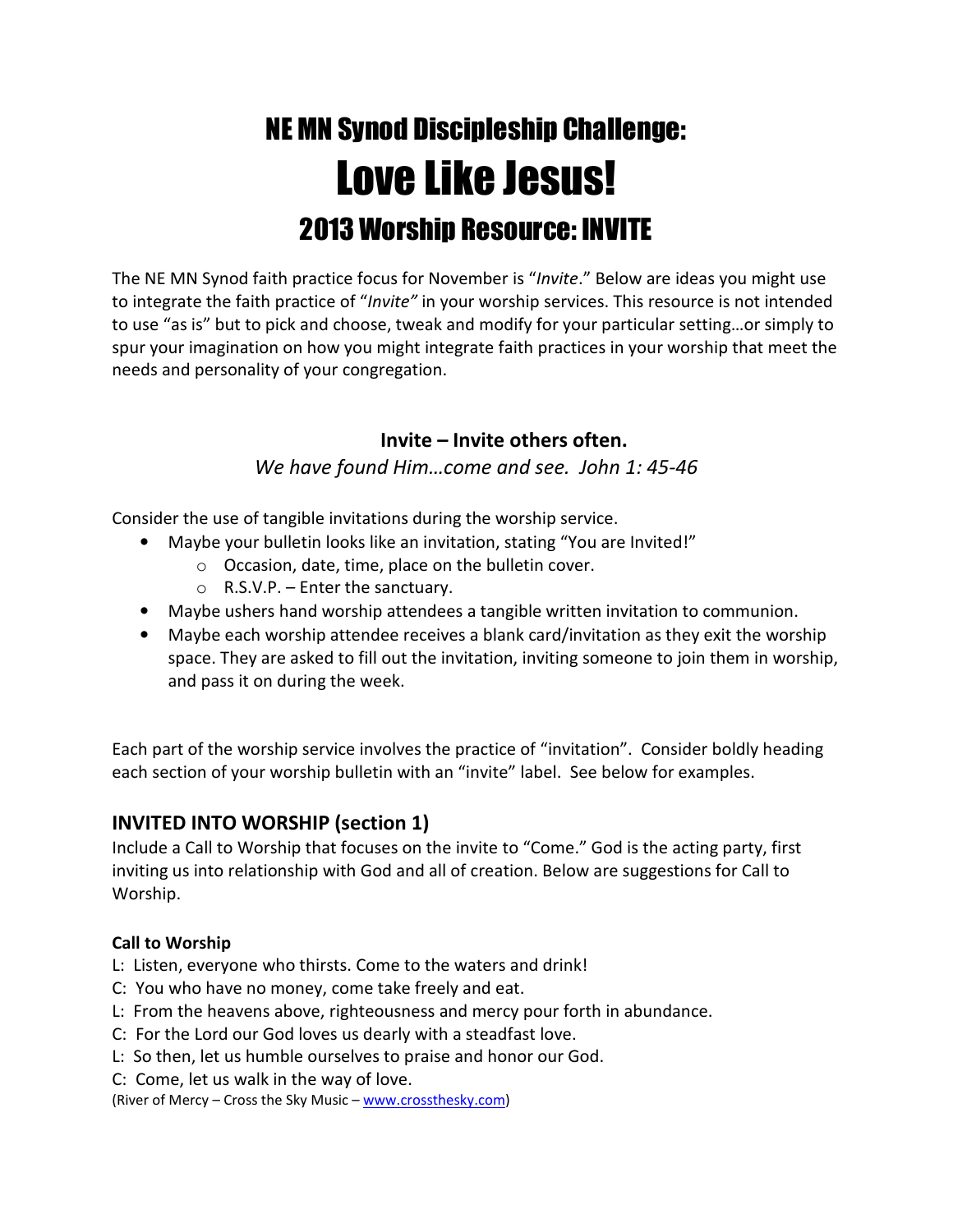## Call to Worship

L: Come, join the journey of Jesus today!

C: We come—in our different ways, walking in our own speeds. But we come to join the journey.

L: Come, as we walk toward God's future for us: a future of adventure and risk, that demands endurance and patience; a future that offers enrichment and excitement, without the false claims of being easy—a future of discipleship.

C: We come to join the journey of Jesus today!

(Advent liturgy – Dakota Road Music – Work of the People Vol. 1.5, www.dakotaroadmusic.com)

## Call to Worship:

L: Young and old, slow or fast; tall or small, know-it-alls or eager learners:

P: Come! Wonder of wonders! God has called each of us here.

L: Wrinkled, white –haired, stooped with age; bright-eyed, smooth-skinned, leapers-of-twosteps-at-a-time:

P: Come! Wonder of wonders! Each of us is made in God's image.

L: Parents volunteering at school, kids playing tag, workers stocking shelves, retirees planning a trip:

P: Come! Wonder of wonders! God works through each of us.

(Liturgy written by Thom M. Shuman – www.textweek.com)

## Call to Worship:

L: As disciples, we are called to do those things that enrich our journey with Jesus. Inviting others to join the journey becomes easier as we experience God's presence and power in our own lives. Shall we join the first disciples in sharing God's Good News through our own life stories?

C: Yes! Lord, let our lives be invitations to join your journey.

L: Shall we be open to letting God's love shine through our actions and words so that others may seek Jesus?

C: Yes! Lord, let our lives be invitations to join your journey.

L: Leaders in homes and families, will you encourage one another to share stories of God's

presence and activity in your daily lives, with friends, neighbors and co-workers?

C: Yes! Lord, let our lives be invitations to join your journey.

L: Will you seek to engage others in conversations that will nurture their faith and increase their desire for growth in community?

C: Yes! Lord, let our lives be invitations to join your journey.

L: And will we invite others to join us in our congregational life and worship?

- C: Yes! Lord, let our lives be invitations to join your journey.
- L: Children, will you tell your friends about Jesus and invite them to follow him?
- C: Yes! Lord, let our lives be invitations to join your journey.
- L: Then join me, in prayer, as we honor our call to discipleship.

C: Thank you Lord for the opportunities you give us to welcome others and to invite them into faith and community. Amen.

(Discipleship Materials - Engaging the Faith Practices at Home - ELCA-wide Call to Discipleship. Copyright© 2000, http://www.elca.org/Growing-In-Faith/Discipleship/Christian-Education/Discipleship.aspx)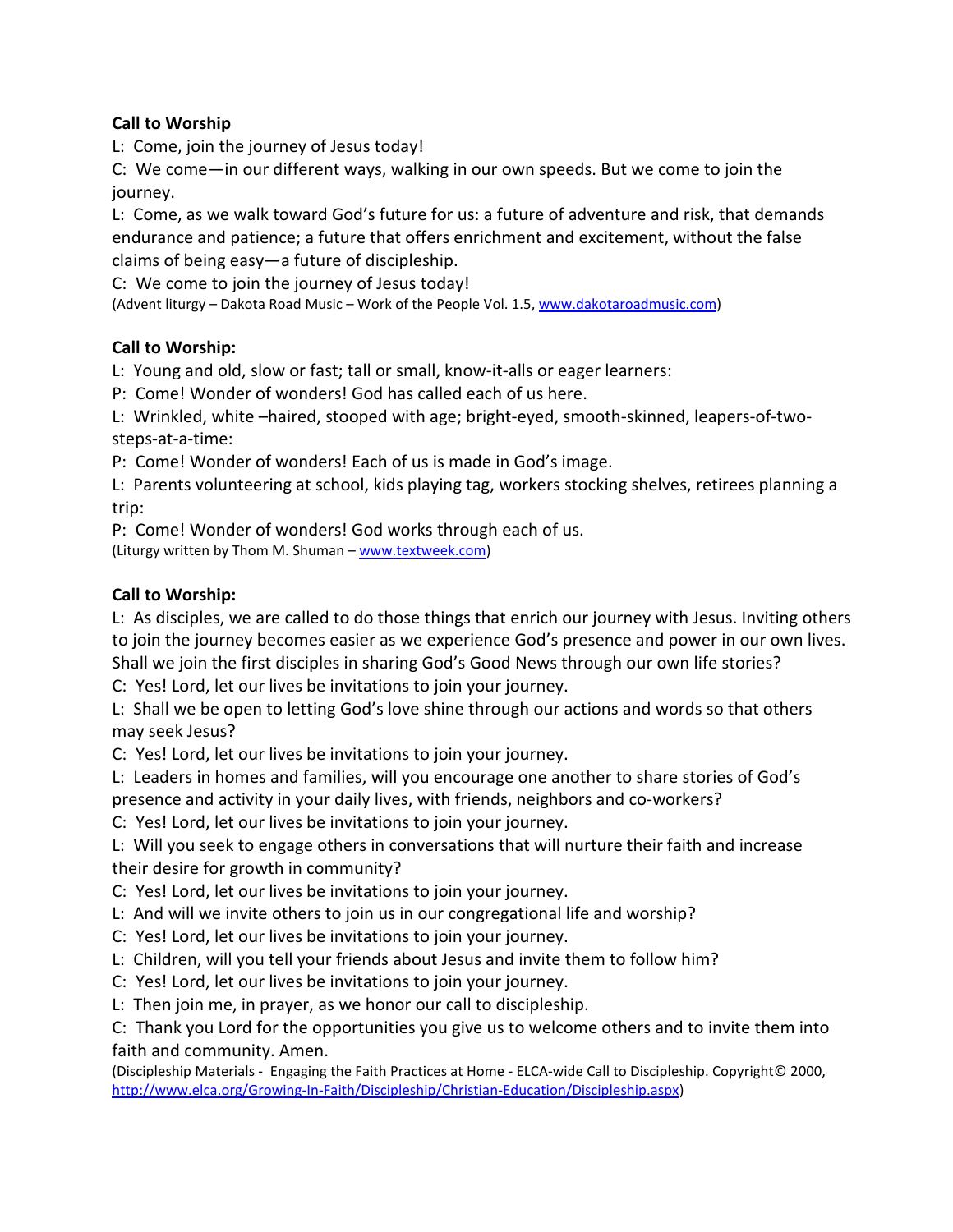# Opening Song Suggestions:

The opening song reminds us that we are God's invited people.

- Come, All You People #819ELW
- Come now is the time to Worship (By Phillips, Craig and Dean)
- All are Welcome (By Dakota Road, www.dakotaroadmusic.com)
- All are Welcome #641ELW
- Big House ("Come and Go with Me to My Father's House", by Audio Adrenaline)
- Come, Ye Thankful People, Come #693ELW

# RESPONDING TO THE INVITATION (section 2)

God invites and we respond. This section asks God to help us openly invite and receive/recognize his presence in our daily lives.

## Prayer of Confession (example)

- You may consider giving people paper invitations for the confession. With each confession have them tear the invitation and hold the piece in reflection. During the absolution, use the pieces from the invitation as confetti to throw in celebration of God's forgiveness. (This will make a mess but can make a powerful connection.)
- L: Holy God, you invite us to come and follow you but often we refuse your invitation.

C: Forgive us, when we allow your invitation to get lost in the pile, as we rush to respond to the flashier, more enticing invitations of the world.

L: You long for us to offer you an invitation to be present and active in our days.

C: Forgive us, when not only are you not first on our list, but we forget to invite you into our living at all. Forgive us for not noticing your presence with us.

L: God of invitation, you call us to extend your invite to all we meet.

C: Forgive us when we stay silent, uncomfortable and unfamiliar with words of invitation. Forgive us when we intentionally limit who gets invited, when we hold tightly and brag about our invitation but cease to pass it on. Forgive us, when we forget that invitations are central to who we are as your people.

## Assurance of Forgiveness

Our God is not a God that invites only once and shies away when the invitation is ignored. God invites us again and again. God forgives when we fail to receive the invitation and forgives when we fail to pass the invitation on to others. Hear the Good News! You are forgiven and invited again to live into God's invitation.

## SONG SUGGESTION:

These songs respond to God's invitation to us, inviting God to continue to be present with us.

- Come, Thou Almighty King #408ELW
- Come to Us (By Jerome Evavold and Barry Marciniak)
- Come thou Font of every Blessing #807ELW
- Dance with Me ("This is Holy Time…", author unknown)
- Come My Way, My Truth, My Life #816ELW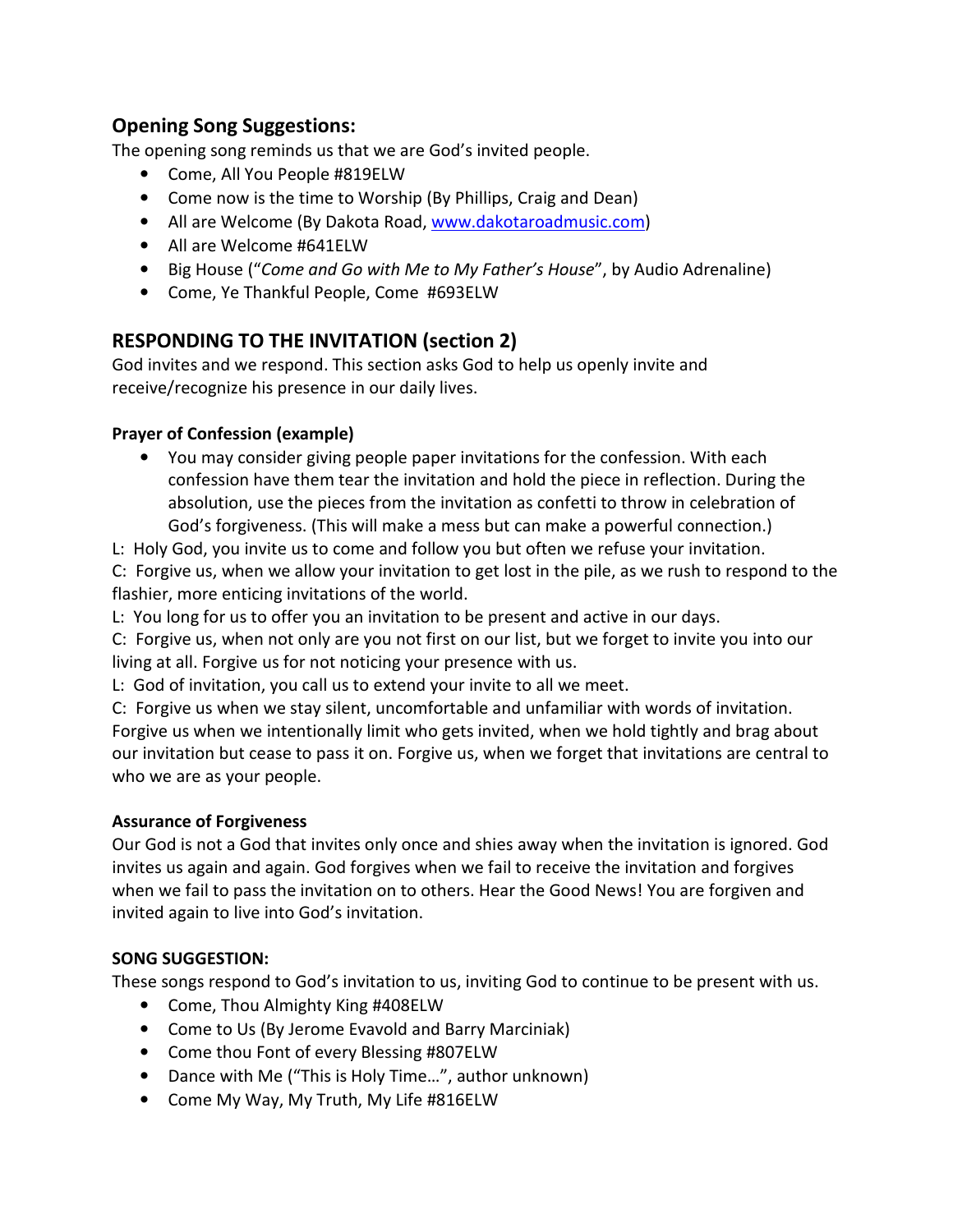# INVITED INTO THE WORD (section 3)

## John 1 (This text is an example of how to invite. We invite others to "Come and See".)

 $^{43}$ The next day Jesus decided to go to Galilee. He found Philip and said to him, "Follow me." $44$ Now Philip was from Bethsaida, the city of Andrew and Peter. $45$ Philip found Nathanael and said to him, "We have found him about whom Moses in the law and also the prophets wrote, Jesus son of Joseph from Nazareth."<sup>46</sup>Nathanael said to him, "Can anything good come out of Nazareth?" Philip said to him, "Come and see."<sup>47</sup>When Jesus saw Nathanael coming toward him, he said of him, "Here is truly an Israelite in whom there is no deceit!"<sup>48</sup>Nathanael asked him, "Where did you get to know me?" Jesus answered, "I saw you under the fig tree before Philip called you."<sup>49</sup>Nathanael replied, "Rabbi, you are the Son of God! You are the King of Israel!"<sup>50</sup>Jesus answered, "Do you believe because I told you that I saw you under the fig tree? You will see greater things than these."<sup>51</sup>And he said to him, "Very truly, I tell you, you will see heaven opened and the angels of God ascending and descending upon the Son of Man."

## Matthew 11 (This text is an example of God's invitation to us.)

 $28$  "Come to me, all you that are weary and are carrying heavy burdens, and I will give you rest.<sup>29</sup>Take my yoke upon you, and learn from me; for I am gentle and humble in heart, and you will find rest for your souls.<sup>30</sup>For my yoke is easy, and my burden is light."

## Matthew 4: 18-23 (In this text Jesus offers an invite to be people of invitation.)

 $18$ As he walked by the Sea of Galilee, he saw two brothers, Simon, who is called Peter, and Andrew his brother, casting a net into the sea—for they were fishermen.<sup>19</sup>And he said to them, "Follow me, and I will make you fish for people."<sup>20</sup>Immediately they left their nets and followed him.<sup>21</sup>As he went from there, he saw two other brothers, James son of Zebedee and his brother John, in the boat with their father Zebedee, mending their nets, and he called them.<sup>22</sup>Immediately they left the boat and their father, and followed him.

 $23$  Jesus went throughout Galilee, teaching in their synagogues and proclaiming the good news of the kingdom and curing every disease and every sickness among the people.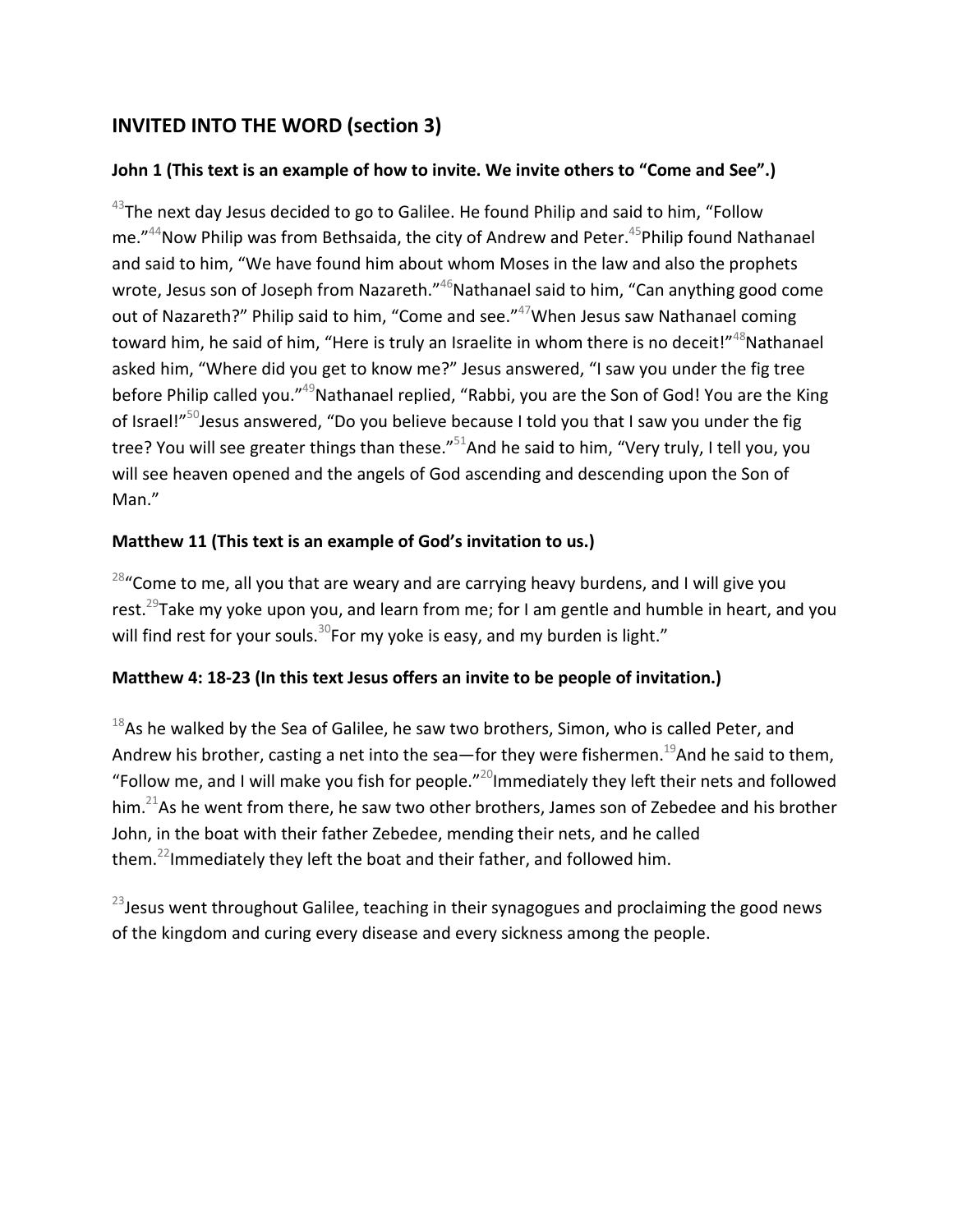## Luke 19:1-10 (In this text Jesus offers an invitation to an unlikely man and in doing so teaches us to be God's people of invitation.)

19He entered Jericho and was passing through it.<sup>2</sup>A man was there named Zacchaeus; he was a chief tax collector and was rich.<sup>3</sup>He was trying to see who Jesus was, but on account of the crowd he could not, because he was short in stature.<sup>4</sup>So he ran ahead and climbed a sycamore tree to see him, because he was going to pass that way.<sup>5</sup>When Jesus came to the place, he looked up and said to him, "Zacchaeus, hurry and come down; for I must stay at your house today."<sup>6</sup>So he hurried down and was happy to welcome him.<sup>7</sup>All who saw it began to grumble and said, "He has gone to be the guest of one who is a sinner."<sup>8</sup>Zacchaeus stood there and said to the Lord, "Look, half of my possessions, Lord, I will give to the poor; and if I have defrauded anyone of anything, I will pay back four times as much."<sup>9</sup>Then Jesus said to him, "Today salvation has come to this house, because he too is a son of Abraham.<sup>10</sup>For the Son of Man came to seek out and to save the lost."

# John 4:5-42 (This text is the text used in the Practice Discipleship discussion guide as a story of a woman's response to Christ's invitation. She models the practice of invitation herself as she invites others to "Come and See".)

 $5$ So he came to a Samaritan city called Sychar, near the plot of ground that Jacob had given to his son Joseph.<sup>6</sup>Jacob's well was there, and Jesus, tired out by his journey, was sitting by the well. It was about noon.<sup>7</sup>A Samaritan woman came to draw water, and Jesus said to her, "Give me a drink."<sup>8</sup>(His disciples had gone to the city to buy food.)<sup>9</sup>The Samaritan woman said to him, "How is it that you, a Jew, ask a drink of me, a woman of Samaria?" (Jews do not share things in common with Samaritans.)<sup>10</sup>Jesus answered her, "If you knew the gift of God, and who it is that is saying to you, 'Give me a drink,' you would have asked him, and he would have given you living water. $"$ <sup>11</sup>The woman said to him, "Sir, you have no bucket, and the well is deep. Where do you get that living water?<sup>12</sup>Are you greater than our ancestor Jacob, who gave us the well, and with his sons and his flocks drank from it?"<sup>13</sup> Jesus said to her, "Everyone who drinks of this water will be thirsty again,  $14$  but those who drink of the water that I will give them will never be thirsty. The water that I will give will become in them a spring of water gushing up to eternal life."<sup>15</sup>The woman said to him, "Sir, give me this water, so that I may never be thirsty or have to keep coming here to draw water. $n^{16}$ Jesus said to her, "Go, call your husband, and come back."<sup>17</sup>The woman answered him, "I have no husband." Jesus said to her, "You are right in saying, 'I have no husband';<sup>18</sup>for you have had five husbands, and the one you have now is not your husband. What you have said is true!"<sup>19</sup>The woman said to him, "Sir, I see that you are a prophet.<sup>20</sup>Our ancestors worshiped on this mountain, but you say that the place where people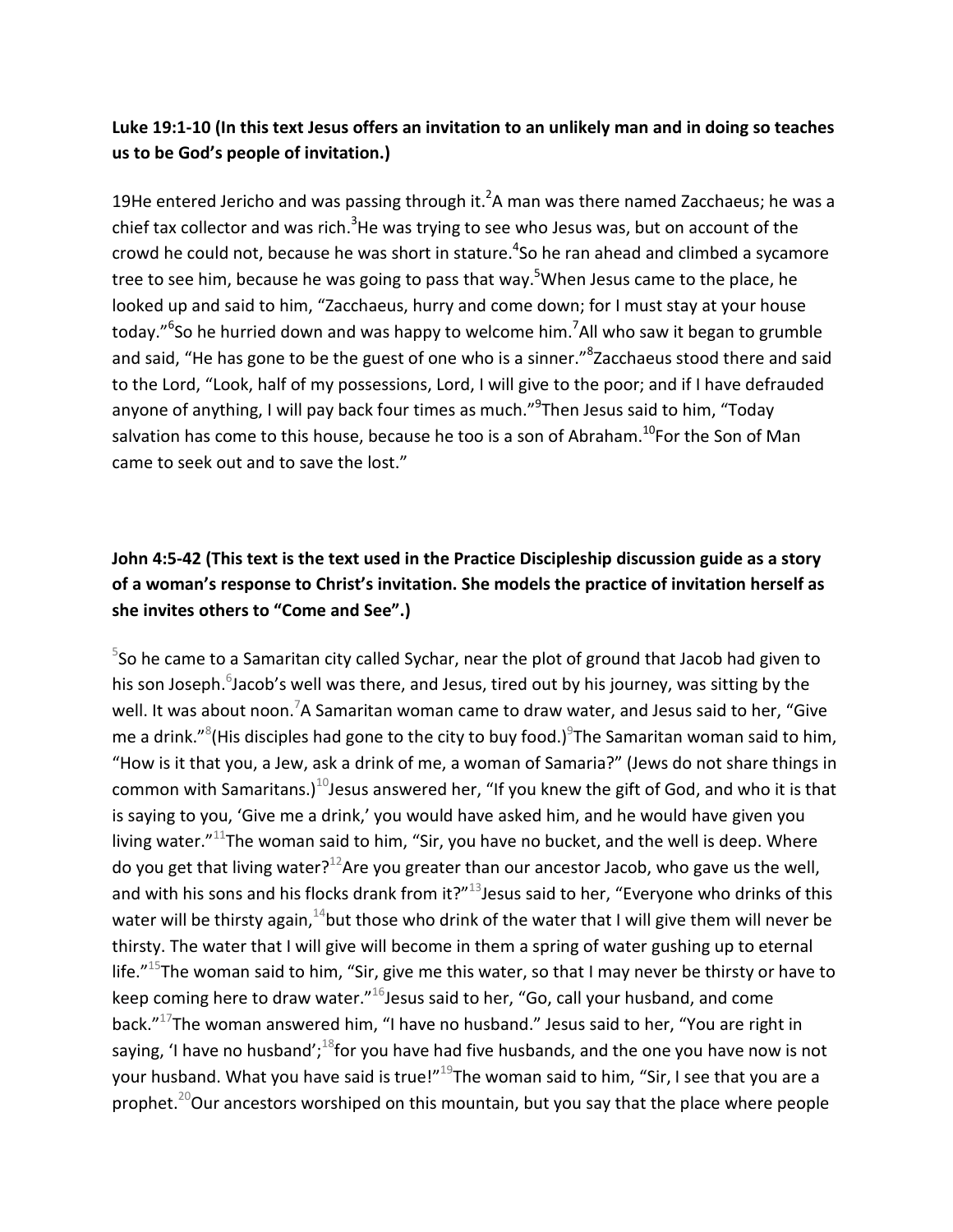must worship is in Jerusalem."<sup>21</sup> Jesus said to her, "Woman, believe me, the hour is coming when you will worship the Father neither on this mountain nor in Jerusalem.<sup>22</sup>You worship what you do not know; we worship what we know, for salvation is from the Jews.<sup>23</sup>But the hour is coming, and is now here, when the true worshipers will worship the Father in spirit and truth, for the Father seeks such as these to worship him.<sup>24</sup>God is spirit, and those who worship him must worship in spirit and truth."<sup>25</sup>The woman said to him, "I know that Messiah is coming" (who is called Christ). "When he comes, he will proclaim all things to us."<sup>26</sup>Jesus said to her. "I am he, the one who is speaking to you."

 $27$ Just then his disciples came. They were astonished that he was speaking with a woman, but no one said, "What do you want?" or, "Why are you speaking with her?"<sup>28</sup>Then the woman left her water jar and went back to the city. She said to the people,<sup>29</sup> Come and see a man who told me everything I have ever done! He cannot be the Messiah, can he?" $30$ They left the city and were on their way to him. $31$ Meanwhile the disciples were urging him, "Rabbi, eat something." $32$ But he said to them, "I have food to eat that you do not know about." $33$ So the disciples said to one another, "Surely no one has brought him something to eat?" $34$  Jesus said to them, "My food is to do the will of him who sent me and to complete his work.<sup>35</sup>Do you not say. 'Four months more, then comes the harvest'? But I tell you, look around you, and see how the fields are ripe for harvesting.<sup>36</sup>The reaper is already receiving wages and is gathering fruit for eternal life, so that sower and reaper may rejoice together.<sup>37</sup>For here the saying holds true, 'One sows and another reaps.'<sup>38</sup>I sent you to reap that for which you did not labor. Others have labored, and you have entered into their labor."<sup>39</sup>Many Samaritans from that city believed in him because of the woman's testimony, "He told me everything I have ever done."  $40$ So when the Samaritans came to him, they asked him to stay with them; and he stayed there two days.<sup>41</sup>And many more believed because of his word.<sup>42</sup>They said to the woman, "It is no longer because of what you said that we believe, for we have heard for ourselves, and we know that this is truly the Savior of the world."

## The following three texts are lifted up in the ELCA Call to Discipleship materials as texts speaking to the practice of invitation:

#### Deuteronomy 6:4-9

The Lord is our God, the Lord alone. You shall love the Lord your God with all your heart, with all your soul and with all your might. Keep these words that I am commanding you today in your heart. Recite them to your children and talk about them when you are at home and when you are away, when you lie down and when you rise. Bind them as a sign on your hand, fix them as an emblem on your forehead and write them on the door posts of your house and on your gates.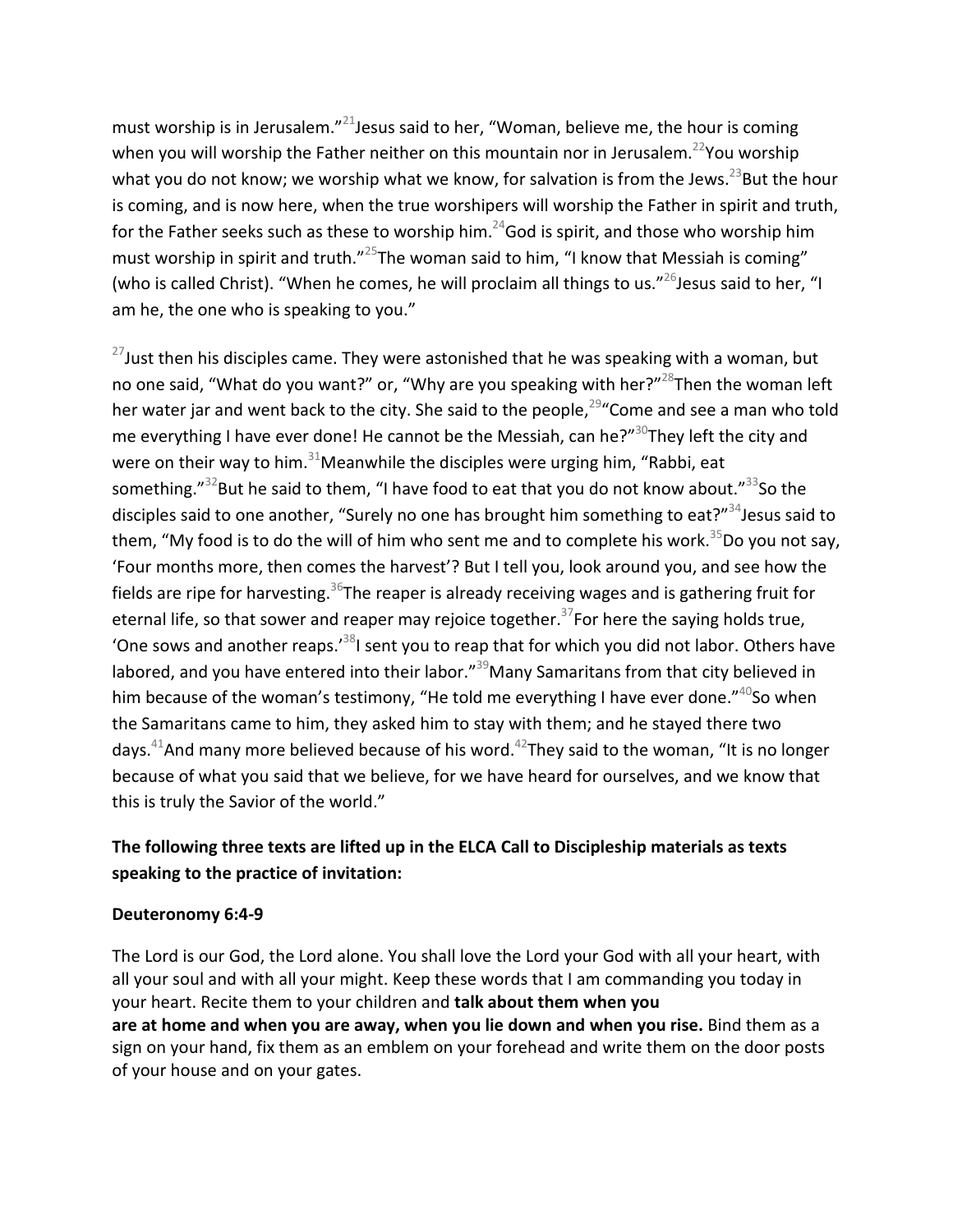#### Romans 10:14-15

But how are they to call on one in whom they have not believed? And how are they to believe in one of whom they have never heard? And how are they to hear without someone to proclaim him? And how are they to proclaim him unless they are sent? As it is written, "How beautiful are the feet of those who bring good news!"

#### Matthew 28:19

Go therefore and make disciples of nations, baptizing them in the name of the Father, Son and the Holy Spirit and teaching them to obey all that I have commanded you.

#### Children's Messages:

Below are websites that have examples of Children's Messages that focus on the practice of invitation.

Three approaches to the Children's time:

- Celebrate God's invitation to us.
- Invite God into the moments of our days.
- Practice going out and inviting others

http://www.sermons4kids.com/you-are-invited.html

http://www.sermons4kids.com/delivering-invitation.html

http://www.sermons4kids.com/come-see.html

http://www.sundaychildrensfocus.com/index.php/Lectionary/childrens-sermon-come-andsee.html

Additional suggestions:

- Have children practice inviting by going out into the pews and inviting people to join them up front. Talk about: Did you go and find someone familiar? Was it a little scary to invite someone up? Did anyone you invited forward say 'no'?
- Have children make invitations to God. When would you like to invite God to be present with you during the day? Have them take the invite home to remind them that God has already responded to their invite.
- Tell about a time you received an invitation that you were excited about. Ask them for examples of times they were excited to be "invited" to something. What does God invite us to? Let's get excited.
- Have something in the very back of the sanctuary or off on a side where you can see it but the children and congregation cannot. Maybe it is a dog or special treat. Get excited about it. Tell them how great it is. See if they get excited. Then invite them to "Come and see." Discuss how it is great to share your excitement through words but even better when you can invite one to "come and see" and experience for themselves. Jesus invites us and others to "come and see" and be a part of what God is up to.

## Sermon Starters:

Video clips from www.sermonspice.com (enter these titles in their search bar):

- "Invite" The Sound Tank
- "Simply Invite Package" Restoration Videos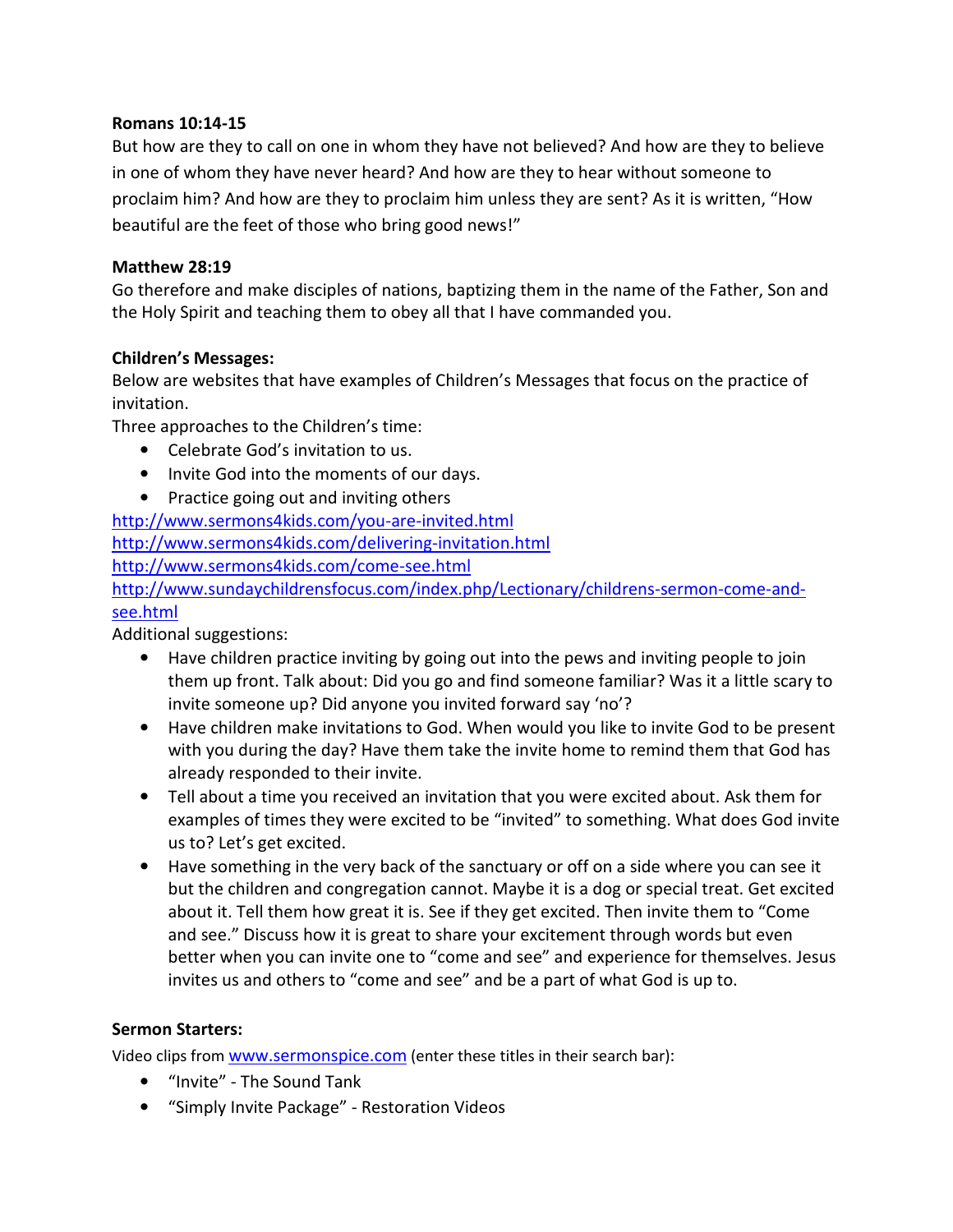- "Awkward Invites-Goulash" Skit Guys
- "Who Invited You to Church" Praz Media

Message (Refer to the Discipleship Challenge video clips and discussion guides.)

#### Song Suggestions:

Here I am Lord #574ELW We are Called #720 ELW You have Come Down to the Lakeshore #817ELW (see additional sending songs)

The Apostle's Creed

## INVITED TO GIVE (section 4)

**Offering** 

## INVITED TO BE IN CONVERSATION WITH GOD (section 5)

#### Prayers of the People:

Prayer Song - Send Me Jesus – #549 ELW

Use this song between sections of your prayers for the people.

Begin with the added verse:

You invite me, you invite me, you invite me, Oh my Lord.

Pray words of thanksgiving for the invitations you have received from God.

Pray words of thanksgiving for those that have invited you to be a part of the body of Christ.

Sings verse two:

 Send me, Jesus; send me Jesus, send me Jesus, send me Lord. Pray for God to make you an inviting person, able to extend the invitation to others. Ask for direction that we might know who to invite to "Come and See" Pray for an openness that others might "Come and See" Sing verse three:

I am willing; I am willing; I am willing, willing Lord.

Imaginative Prayer – Consider using any of the texts you did not use in the lessons as a imaginative prayer experience. Resources such as "Imaginative Prayer for Youth Ministry" by Jeannie Oestreicher and Larry Warner may be helpful in forming these prayers.

Consider asking people to "invite" someone to pray with them. his is a way to practice invitation and the sharing of our faith within the congregational context. Allow time for them to pray together.